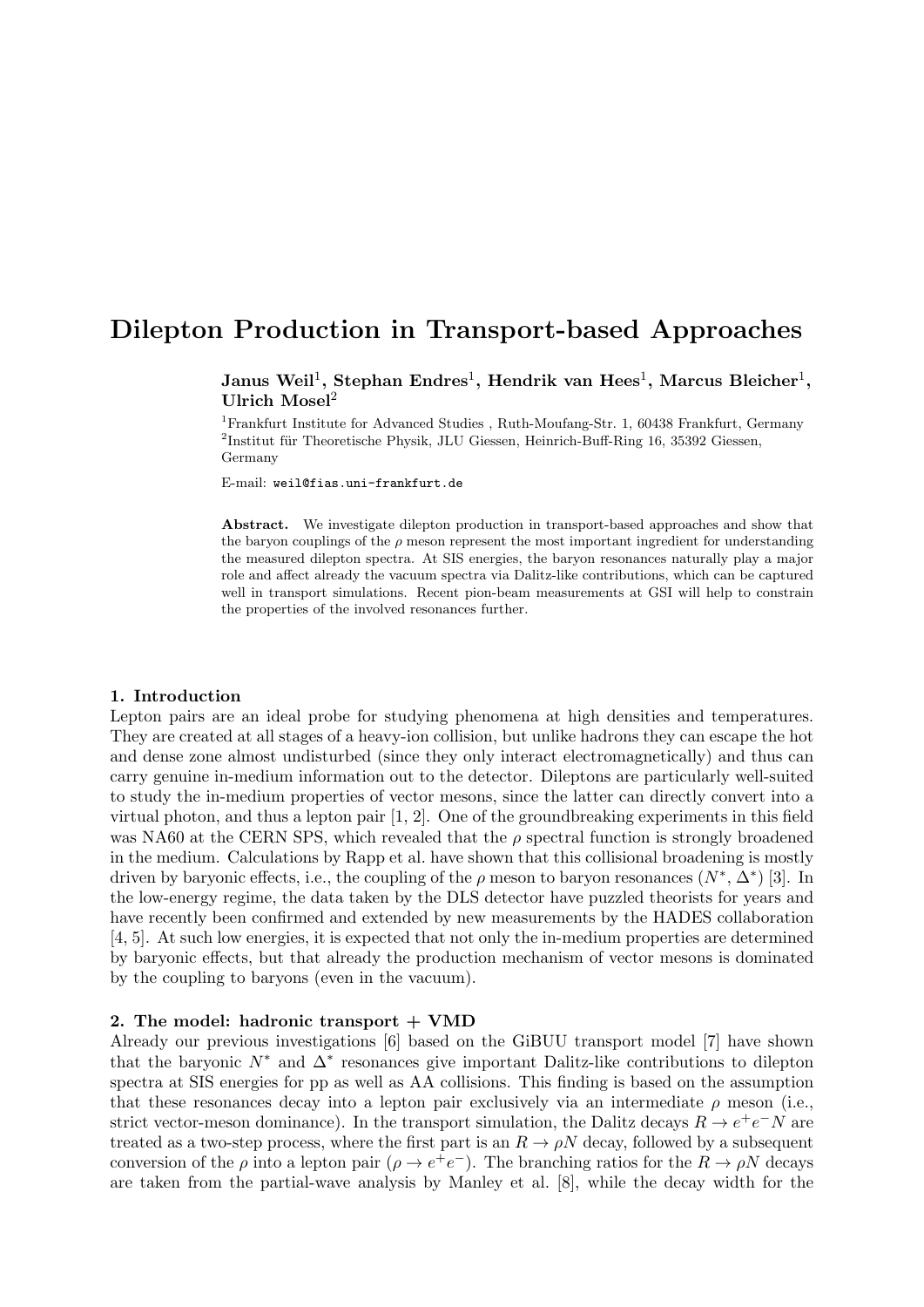second part is calculated under the strict-VMD assumption. Recently we have extended the VMD assumption also to the  $\Delta(1232)$  state [9].

In principle it is clear that all the dilepton Dalitz decays of the baryonic resonances  $(R \to Ne^+e^-)$  must involve an electromagnetic transition form factor. From an experimental point of view this form factor is essentially unknown in the time-like region. In consequence it is frequently neglected in transport simulations. Our approach is to use strict VMD as a sensible ansatz for this form factor, which is easy to implement in a transport scheme.



### 3. Dilepton spectra from  $p+p$  and  $A+A$  collisions

**Figure 1.** Dilepton mass spectra for  $p+p$  and  $Ar+KC$  collisions, in comparison to the data from [4, 5].

In Fig. 1 we present two examples of results obtained with our model [9]. The left-hand side shows the simulated dilepton mass spectrum from elementary p+p collisions at  $E_{kin} = 3.5 \,\text{GeV}$ (inside the detector acceptance) compared to the data measured by the HADES collaboration.

While the low-mass regime is dominated by the Dalitz decays of the  $\pi^0$  and  $\eta$  mesons, the region of higher masses shows a clear  $\omega$  peak (whose width is dictated by detector resolution) and a hint of a  $\phi$  peak at the very end of the spectrum. The most interesting region, however, is the intermediate-mass regime below the  $\omega$  peak, which according to our model is dominated by baryonic contributions from  $N^*$  (and  $\Delta^*$ ) resonances. There is a whole cocktail of such resonances which are known to couple to the  $\rho$  meson, but in particular the light ones, such as the  $D_{13}(1520)$ , give important contributions here, without which the data in the intermediatemass regime could not be described. The  $\Delta(1232)$  only gives subdominant contributions in our model (both in the QED and VMD approaches), which is in conflict with other results [10], which claim a much more dominant role of the  $\Delta$ .

The right panel of Fig. 1 shows the dilepton spectrum from Ar+KCl collisions at an energy of 1.76 AGeV compared to the HADES data. There are additional channels in this medium-sized nucleus-nucleus system, which do not occur in pure pp collisions, such as  $\pi N$  bremsstrahlung or the contribution from  $\pi \pi \to \rho \to e^+e^-$ , but they are not dominant. As in the elementary case, the contributions from the baryonic resonances are significant. Overall we observe an underestimation at intermediate masses and a slight excess in the vector-meson pole region. Reasons for these deviations could be uncertainties in the used resonance parameters or a missing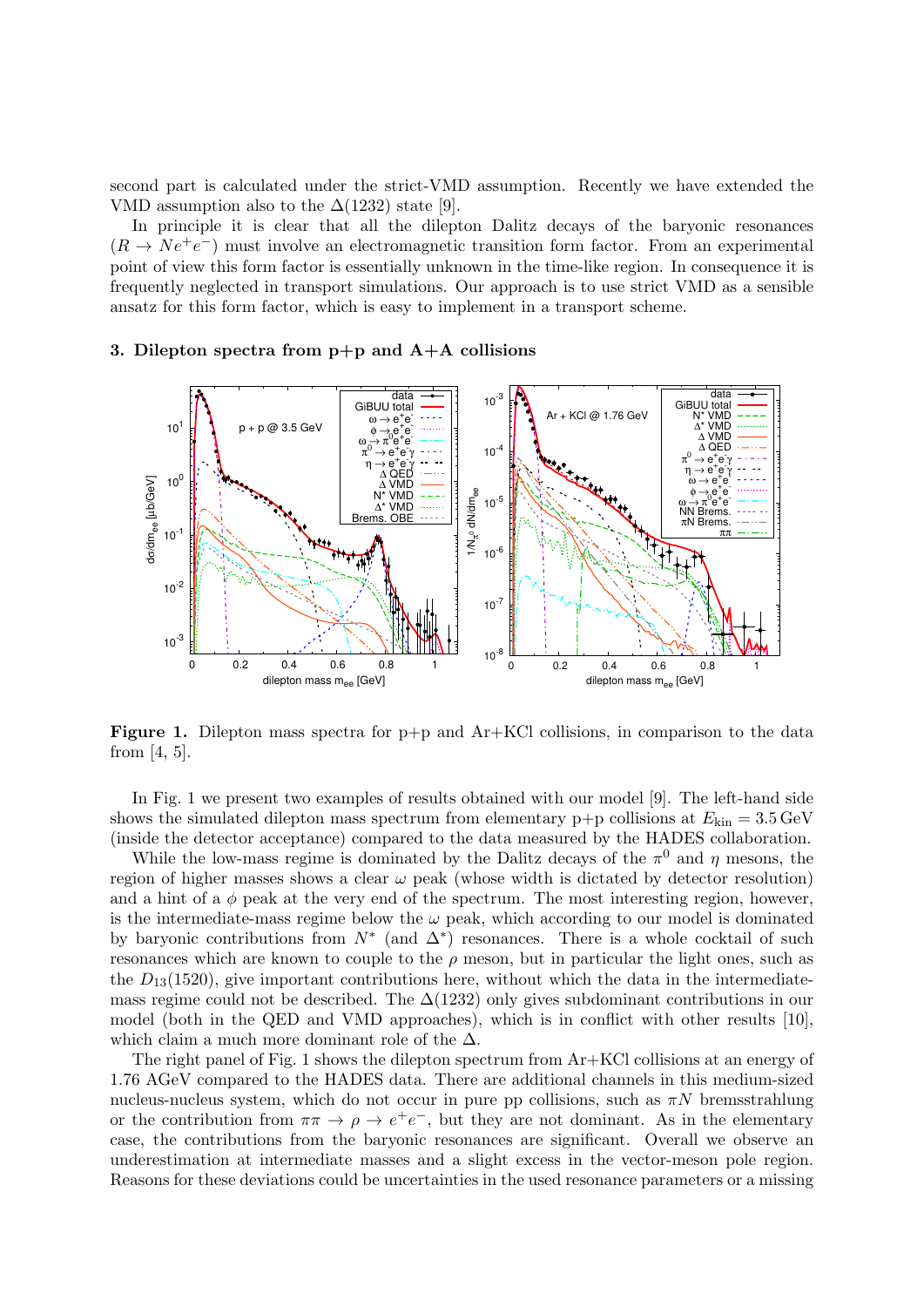dynamical treatment of density-dependent spectral functions. Such a treatment may be provided by the so-called "coarse-graining" approach, which is subject of ongoing investigations [11]. It could help to improve the description of heavy systems and to make the connection to dilepton measurements at higher energies.

# 4. Dilepton spectra from pion-induced collisions



**Figure 2.** Dilepton mass spectra for  $\pi^- p$  and  $\pi^- C$  collisions at  $\sqrt{s_{\pi N}} = 1.49 \,\text{GeV}$ .

Pion-induced reactions offer a much cleaner testing ground for dilepton production than AA or pp reactions, since the latter always involve excitation of baryonic resonances at various or pp reactions, since the latter always involve excitation or baryonic resonances at various energies, while  $\pi N$  collisions operate at a fixed  $\sqrt{s_{\pi N}}$ , corresponding to a fixed resonance mass. This makes it much easier to disentangle contributions from different resonances, as pointed out e.g. in [12].

Fig. 2 shows the prediction of our model for dilepton mass spectra from pion-induced reactions on proton and carbon targets at a beam kinetic energy of  $E_{kin} = 0.566 \text{ GeV}$  (corresponding to but proton and carbon targets at a beam kinetic energy of  $E_{kin} = 0.500 \text{ GeV}$  (corresponding to  $p_{lab} = 0.690 \text{ GeV}$  or  $\sqrt{s} = 1.49 \text{ GeV}$ ) which have recently been measured at GSI. In contrast to Fig. 1, no detector acceptance and resolution effects are included here.

The considered energy is just above the  $\eta$  threshold and close to the pole masses of resonance states like  $D_{13}(1520)$  and  $S_{11}(1535)$ . In particular the former is believed to have a strong coupling to the  $\rho$  meson and thus should have a large influence on dilepton spectra. In our model, the  $D_{13}(1520)$  plays a very dominant role at this energy. When disregarding the  $\eta$ Dalitz contribution, which can be subtracted in the experimental spectra, essentially all of the high-mass yield is due to the  $D_{13}(1520)$ , while contributions from other resonances like the  $S_{11}(1535)$  or the  $\Delta(1232)$  are suppressed by roughly an order of magnitude in the elementary  $\pi^-p$  reaction. The  $\Delta$  contribution is again shown in two different approaches, and there also is a  $\pi N$  bremsstrahlung contribution. However, the latter should be taken with a grain of salt, since it is only calculated in soft-photon approximation, which may not be very reliable in the  $\pi N$  case, in particular for large dilepton masses.

When moving to the carbon target, as shown on the right-hand side of Fig. 2, one can see that the  $\Delta$  and bremsstrahlung contributions gain additional strength from secondary collisions. Yet, the relative strength of the  $\eta$  contribution drops a bit, since it is produced only in the primary collisions, but can be absorbed afterwards. The dominance of the  $D_{13}(1520)$  in the high-mass regions persists.